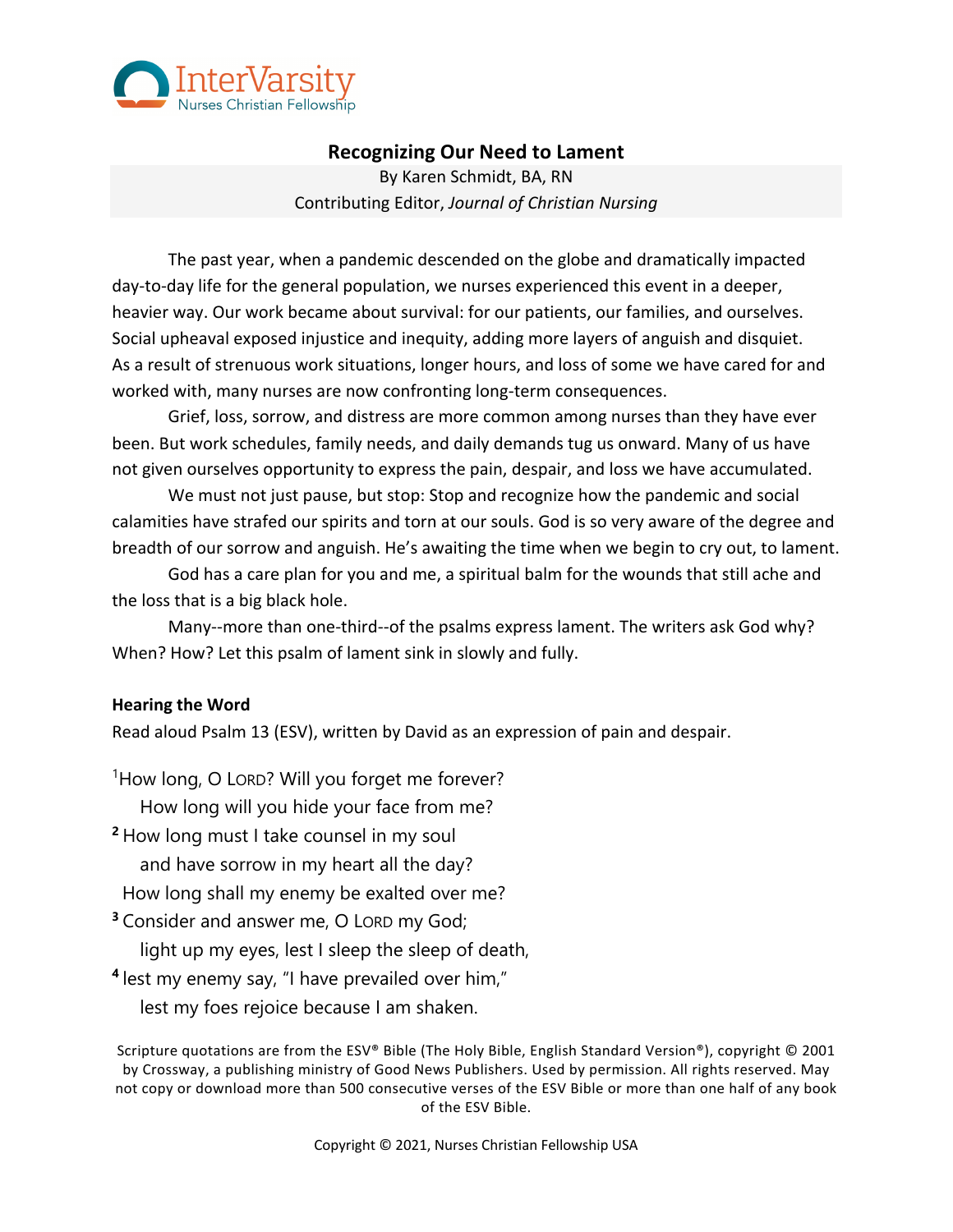

**<sup>5</sup>** But I have trusted in your steadfast love;

my heart shall rejoice in your salvation.

**<sup>6</sup>** I will sing to the LORD,

because he has dealt bountifully with me.

## **Responding to the Word**

- How would you describe David's emotional state?
- What does he cry out to God about?
- After his piercing, honest questions, what responses—specifically--does David want from God?
- How does David end this psalm?
- What do you believe has changed: his problem/need or his perspective about his circumstance?

## **Application**

David was clearly hurting and feeling distanced from God. He's direct and honest about what he feels—that God has forgotten him, even intentionally turned away from him. David, operating on his feelings, is miserable and expresses his despair at being left alone by God. He realizes his own counsel—wisdom and ability to cope--is inadequate for the sorrow that encompasses him.

Each of us who knows God and is in a time of darkness, suffering, and loss can feel just like David. Alone. Deserted. Forgotten. Bereft. What hope can there possibly be if God has abandoned us?

Our crying and moans to God are okay! He wants us to pour out our hearts to him. He is the best listener and can handle all our emotions. Imagine a child sobbing in a mom or dad's lap, unashamedly letting out sadness, the sense of lostness, fear, anguish. We can release our sorrows and hurts to God in that way.

## *What would you tell God in your own lament right now?*

After releasing pent-up feelings that have not had anywhere else to go, we can ask God to help us. "Consider and answer me, O Lord my God," whispers David.

Scripture quotations are from the ESV® Bible (The Holy Bible, English Standard Version®), copyright © 2001 by Crossway, a publishing ministry of Good News Publishers. Used by permission. All rights reserved. May not copy or download more than 500 consecutive verses of the ESV Bible or more than one half of any book of the ESV Bible.